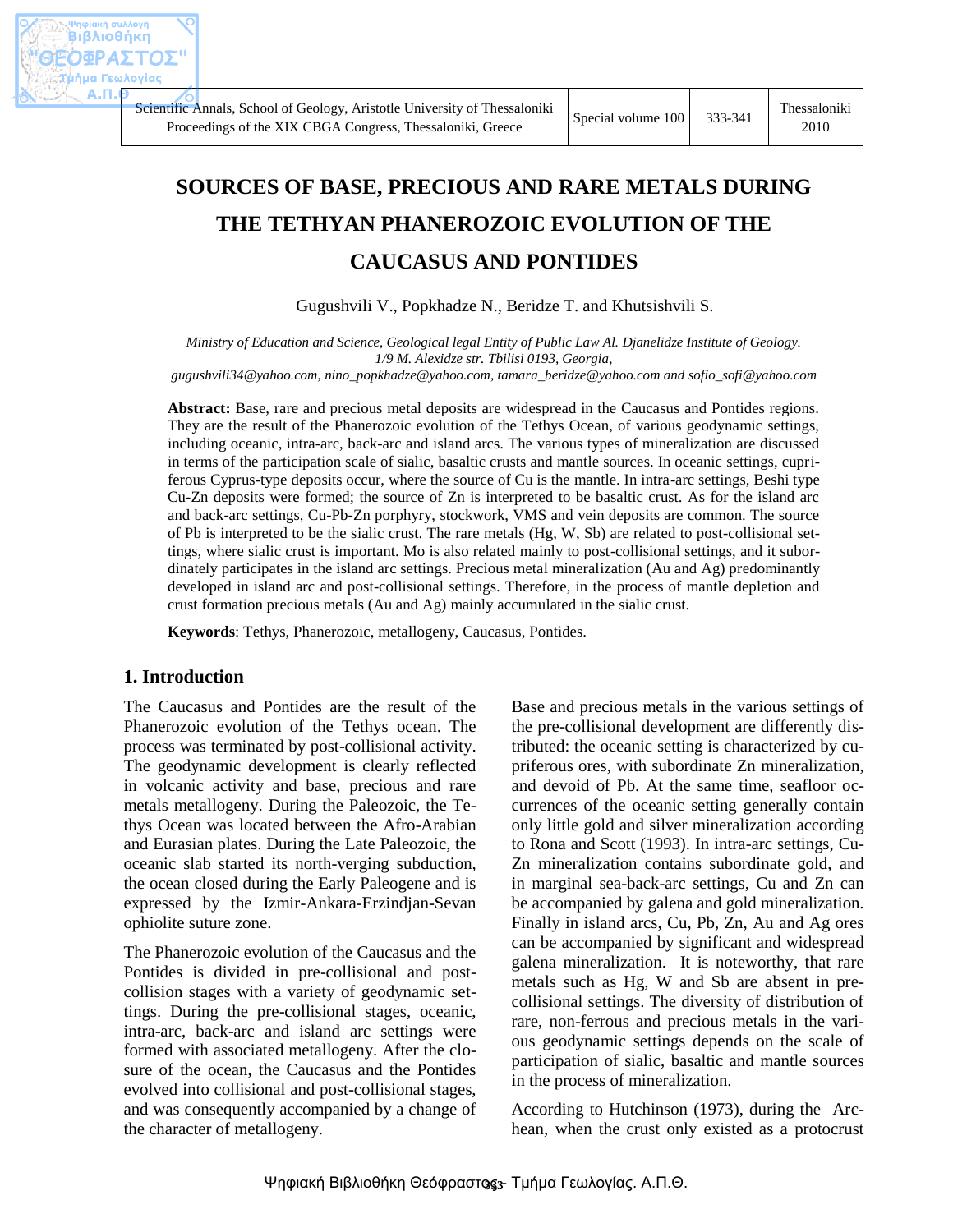and the mantle was only weakly differentiated, only copper-zinc deposits were formed. Later, during the Proterozoic, when the sialic crust was developed, lead took part in the mineralization process and gained economic significance in volcanogenic massive sulfide (VMS) deposits.

Our aim is to examine mantle, basaltic and sialic crust influence on the character of mineralization in the Caucasus and Pontides region. Here during the process of Phanerozoic evolution, all types of geodynamic settings were present, including precollisional and post-collisional ones, with appropriate mineralization related to settings with predominant mantle, basaltic or sialic crust participation. The diversity of geodynamic situations, volcanic activity and ore formation of the region gives us an opportunity to consider and evaluate the rich variety of data.

# **2. Phanerozoic evolution and base, precious and rare metal metallogeny**

The diversity of base, precious and rare metal deposits, which were formed during the Phanerozoic evolution of the Tethys described above are presented in Tables 1 and 2 and and Figures 1 and 2.

During the Late Paleozoic and Early Mesozoic in the Pontides, above a N-NW subducting slab, a minor ocean existed, with an ophiolite extrusion and MORB and island arc (IAT) tholeiites, confirmed by immobile element geochemistry. Here, the Kure complex consists of serpentinized perido-





Precollision settings: 1. Cu-Zn Besshi type deposits of Urup group (intra-arc setting), 2. Pb-Zn vein deposits of Bechasin zone (island arc setting), 3. Pb-Zn vein deposits of Sadon, Kvaisa, Dzirsha groups (island arc setting), 4. Cu-Pb-Zn Filiz-Chai type deposits (backarc setting), 5. Cu-Pb-Zn VMS, porphyry, stockwork and vein type deposits od Somkhith-Carabakh zone (island arc setting), 6. Cu-Pb-Zn-Au porphyry, stockwork, epithermal and vein type deposits of Artvine-Bolnisi zone (island arc setting), 7. Cr vein and lens type deposits of Sevan-Akera suture zone (ocean setting), 8. Cu-Pb-Zn-Au porphyry, stockwork and vein type deposits of Ajara-Trialeti zone (island arc setting), 9. Cu-Mo porphyry deposits (Kajaran, Agarac), 10. Hg vein type deposits (Akhey, Avadhara), 11. Mo-W, Mo vein type deposits (Tirniauz, Karobi), 12. As-Sb-Au vein type deposits (Zopkhito,Lukhumi), 13. Au lode deposits (Zod, Meghrathzor).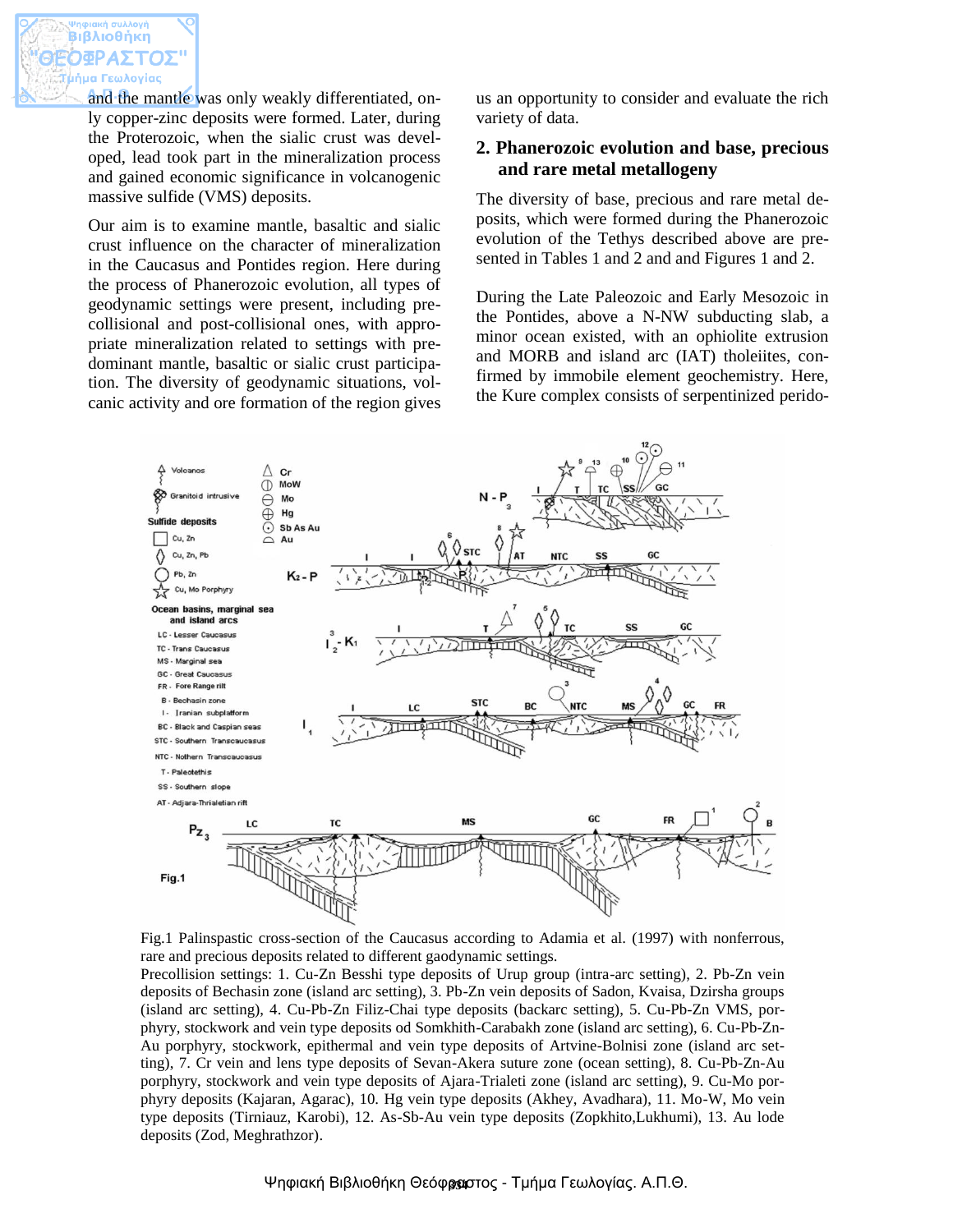tite at the base and is overlain by layered cumulate gabbros, passing upward into isotropic microgabbro and into a diabase sheeted dyke complex. The later is stratigraphically overlain by alternations of pillow lava, massive lava and lava breccias. Lava breccias are overlain by shales, which are interpreted as semi-pelagic sedimentary rocks according to Ustaomer and Robertson (1997). "Cyprus type" cupriferous pyrite deposits are found along the lava-sedimentary rock contact, and are expressed as disseminated and massive ores according to Guner (1980). The most significant deposits are: Asikoy and Bakibaba (Tab.3), massive sulfides consisting essentially of pyrite and chalcopyrite. Zn and Pb are only present as trace elements. Thus, the MORB mineralization of the Kure complex, which is a typical Cyprus type deposit, is characteristic for an oceanic setting.

The Beshi-type deposits of the intra-arc setting, related to the Urup group, are located in the forerange of the Great Caucasus (Figs 1 and 2, Tab. 2). The intra-arc rift developed above a Paleozoic subduction, during the closure of the Great Caucasus minor ocean. The Paleotethyan branch is only represented by the allochtonous relic of its suture according to Adamia et al. (1981). The intra-arc rift is characterized by Paleozoic bimodal tholeiitebasalt-rhyolite volcanic activity and Au-bearing Cu-Zn Beshi type mineralization. The recent intraarc rifts are similar to Fore Range basalts in K/Rb ratios and  $TiO<sub>2</sub>$  contents and enriched in the most lithophile and siderophile elements, as tholeiites of the Red Sea axial trough (Shavishvili 1983). The ores consist of copper-pyrite, copper-zinc, pyrite mineralization, with pyrite being prevalent (90- 100%), and chalcopyrite and sphalerite being subsidiary (9%) according to Skripchenko (1972). Sialic crust material did not participate in the mineralization process, therefore the ores only contain Cu and Zn.

During the Lower Jurassic (Liassic), above the north-verging subduction zone, a back-arc rift appeared along the Southern Slope of the Great Caucasus and evolved into a marginal sea. It is characterized by the Filiz-chai group Cu, Zn, and Pb deposits, with subordinate gold mineralization (Figs. 1, 2; Tab. 1). The back-arc rifting here is associated with slow spreading without ophiolite extru-



Fig.2 Geotectonic scheme of the Caucasus and Eastern Pontides with metallogeny of nonferrous, rare and precious metals deposits.

Precollision stage: 1. Urip group of Besshi type (Cu,Zn) deposits, 2. Pb, Zn – vein deposits of the Bechasin zone, 3. Pb, Zn vein deposits of Sadon group, 4. Filizchai type deposits, 5,6,7- (Lahanos, Madenkoy, Murgul VMS Kuroko type and polimetallic vein stockwork deposit of the East Pontides metalotect, 8- Cu-Mo porphyry and polymetallic vein deposits of Merisi group, 9- Au-Cu porphyry, Au –low sulfidation and vein and stockwork polymetallic deposits of Madneuli and Sakdrisi group. 10, 11, Cu-Pb-Zn VMS, vein and stockwork polymetallic and Cu porphyry deposit of Somkhit-Carabakh zone (Alaverdi group, Tekhut), 12- Kafan Cu porphyry deposit, 13- Cyprus type Cu deposits of Kure complex (Asikoy, Bakibaba), 14- Kajaran Cu-Mo porphyry and vein and stockwork polimetallic and stockwork deposit, 15- Tirniaus W-Mo vein and stockwork deposits, 16- Mo-Karobi, 17- Au lode and stockwork Zod and Maghradzor deposits, 18- Hg Akhei, Avadhara vein deposits, 19- Sb, As, Au Zopkhito, Lukhum vein deposits.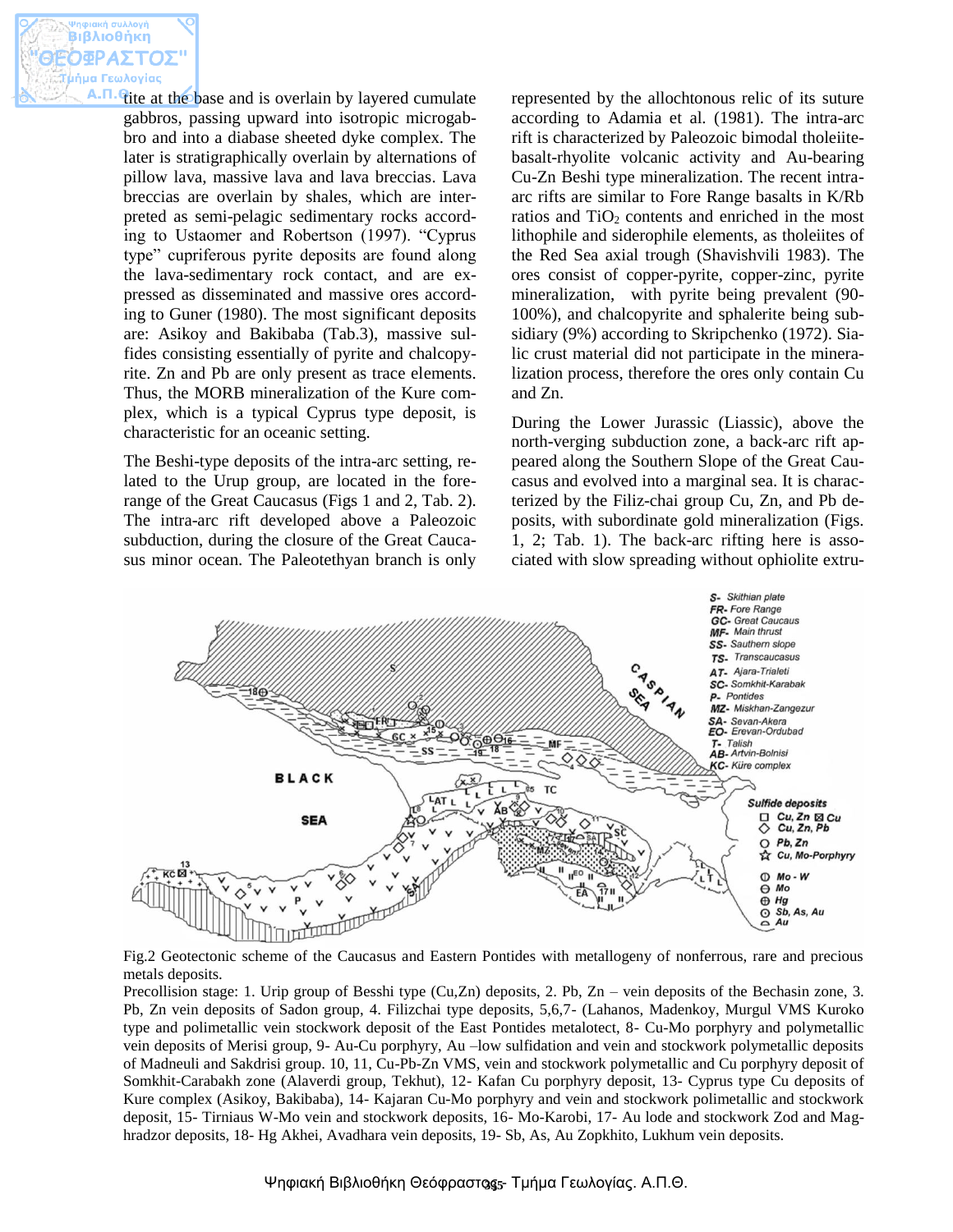|                      | Metallogenic        |                                                                    |                            | Pre-collisional metallogenic unites |                      |                            |                 |                           |
|----------------------|---------------------|--------------------------------------------------------------------|----------------------------|-------------------------------------|----------------------|----------------------------|-----------------|---------------------------|
| Oceanic              |                     | Island arc                                                         |                            | Intra arc                           | <b>Deposits</b>      |                            | <b>Deposits</b> |                           |
|                      | Deposits            | Type of mineralization                                             | Variscan                   | Type of<br>mineralization           | Deposits             | Type of<br>mineralization  | Deposits        | Type of<br>mineralization |
| VMS (Cu)<br>Variscan | Okrila (Au)         | disseminated veins (Au)                                            | Urup,<br>Khudes,<br>Beskes | Beshi type VMS<br>(Cu, Zn)          |                      |                            | Asikoi,         | $VMS$ (Cu)                |
|                      |                     |                                                                    |                            |                                     |                      |                            | Bakibaba        | $VMS$ (Cu)                |
|                      |                     |                                                                    |                            |                                     |                      | Filiz-chai type            |                 |                           |
| Early<br>(Lias)      | Sadon, Zgid,        | vein, stockwork (Pb, Zn)                                           |                            |                                     | Filiz-chai<br>Katkh, | <b>VMS</b><br>(Cu, Pb, Zn) |                 |                           |
|                      | Holst               |                                                                    |                            |                                     | Artana               | vein                       |                 |                           |
|                      | Dzirsha             | vein (Pb, Zn)                                                      |                            |                                     |                      | (Cu, Pb, Zn)               |                 |                           |
| Middle               | Brdzirsha           | stratabound (Pb, Zn)                                               |                            |                                     |                      |                            |                 |                           |
| (Dogger,<br>Malm)    |                     |                                                                    |                            |                                     |                      |                            |                 |                           |
|                      | Kvaisa              | vein (Pb, Zn)                                                      |                            |                                     |                      |                            |                 |                           |
|                      | Alaverdi,           | VMS (Cu, Pb,                                                       |                            |                                     |                      |                            |                 |                           |
|                      |                     | Zn)                                                                |                            |                                     |                      |                            |                 |                           |
|                      | Tekhut,             | porphyry (Cu)                                                      |                            |                                     |                      |                            |                 |                           |
|                      | Kafan,              | $\mathbf{u} = \mathbf{u}$<br>(Cu, Pb,                              |                            |                                     |                      |                            |                 |                           |
|                      |                     | Zn)                                                                |                            |                                     |                      |                            |                 |                           |
|                      | Kedabeck,           | $\mathfrak{c}\mathfrak{c}=\mathfrak{c}\mathfrak{c}$<br>(Cu, Pb,    |                            |                                     |                      |                            |                 |                           |
| (Bajocian)           | Karadag,            | Zn)<br>$\mathbf{c}$ = $\mathbf{c}$<br>(Au, Cu,                     |                            |                                     |                      |                            |                 |                           |
|                      |                     | Pb, Zn)                                                            |                            |                                     |                      |                            |                 |                           |
|                      | Kizilbulag,         | $\ddot{\phantom{a}}$ $\phantom{a}$ $\phantom{a}$<br>(Au, Cu,       |                            |                                     |                      |                            |                 |                           |
|                      |                     | Ag)                                                                |                            |                                     |                      |                            |                 |                           |
|                      | Gosha               | Stockwork and vein<br>(Au, Cu, Ag)                                 |                            |                                     |                      |                            |                 |                           |
| Alpine               | Madneuli            | porphyry, epithermal                                               |                            |                                     |                      |                            |                 |                           |
| Late                 |                     | (Au,Cu, Pb, Zn)                                                    |                            |                                     |                      |                            |                 |                           |
| (Senonian)           | Sakdrisi            |                                                                    |                            |                                     |                      |                            | Shorja          | vein, lens (Cr)           |
|                      | Poladauri           | vien (Fe)                                                          |                            |                                     |                      |                            |                 |                           |
|                      | Murgul              | stockwork and vien<br>(Cu, Pb, Zn)                                 |                            |                                     |                      |                            |                 |                           |
|                      | Madenkoy<br>Lahanos | Kuroko type VMS<br>(Cu, Pb, Zn)                                    |                            |                                     |                      |                            |                 |                           |
|                      | Guzelaila           | porphyry (Cu, Mo)                                                  |                            |                                     |                      |                            |                 |                           |
|                      | Balikasir Balia     |                                                                    |                            |                                     |                      |                            |                 |                           |
|                      | Demirbaku           | stokwork and vein<br>(Pb, Zn, Ag, Au)                              |                            |                                     |                      |                            |                 |                           |
|                      | Altinoluk           |                                                                    |                            |                                     |                      |                            |                 |                           |
|                      | Canakkale           |                                                                    |                            |                                     |                      |                            |                 |                           |
| (Eocene)             | Merisi              | porphyry (Cu, Ag, Pb, Zn)                                          |                            |                                     |                      |                            |                 |                           |
|                      | Gujareti<br>Dzama   | vein, stockwork (Cu, Pb, Zn)<br>skarn and porphyry<br>(Fe, Au, Cu) |                            |                                     |                      |                            |                 |                           |
|                      |                     |                                                                    |                            |                                     |                      |                            |                 |                           |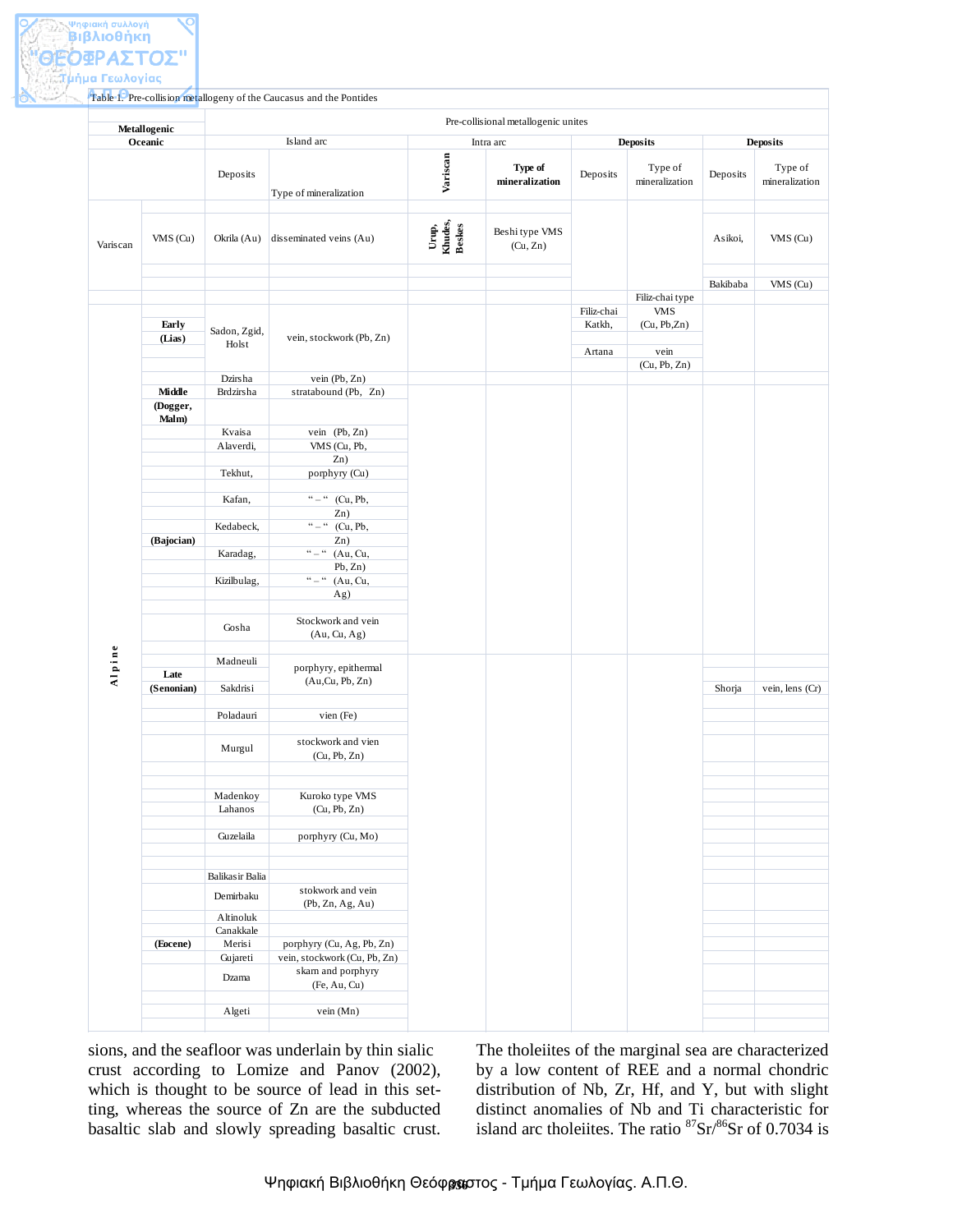consistent with MORB compositions and is typical of back-arc and intra-arc basins according to Tarney et al. (1977) and Lordkipanidze (1980). Typical calc-alkaline volcanic activity preceded the riftogenic tholeiitic volcanism and was postdated by calc-alkaline dacite and gabbro-diorite intrusive bodies according to Lordkipanidze (1980). The Filiz-chai Cu-Zn-Pb deposit consists of stratiform ore bodies. The mineralization consists of pyrite with subordinate sphalerite, galena, chalcopyrite and pyrrhotite, with minor quantities of marcasite, arsenopyrite, cobaltite, magnetite and goethite.

Mezo-Cenozoic island-arc settings were formed above the north-verging subducting slab of the Tethys Ocean in the Caucasus and the Pontides. The settings are characterized by calc-alkaline volcanism and basic metals Cu, Zn-Pb, precious metals Au-Ag and subordinate Mo mineralizations (Figs 1, 2; Tab.1). Jurassic – Bajocian VMS, porphyry, stockwork and vein type deposits occur in the Somkhit-Karabakh zone of the Transcaucasus. They include the Alaverdi group (Alaverdi, Shamlug, Akhtala), Tekhut, Kedabek, Karadag, Kizilbulag, and Gosha deposits (Figs 1, 2; Tab.1). The Somkhet-Karabakh zone is continuing to the northwest into the Artvin-Bolnisi and the Eastern Pontides zone (Fig.1), which represent a Cretaceous island-arc setting, with calc-alkaline volcanic rocks and Cu, Pb, Zn, Au and Ag mineralizations. The Artvin-Bolnisi zone includes the Madneuli, Tsiteli-Sopeli and Sakdrisi deposits interpreted as porphyry, epithermal low sulfidation, stockwork and vein deposits with economic reserves of Cu, Pb, Zn and Au (Fig. 2; Tab. 1).

The same volcanic activity with Cu, Pb, Zn and Au mineralization took place in the Eastern Pontides

|               | <b>Post-collisional Metallogenic Unites</b> |                                 |                                                                                            |                                 |  |  |  |  |
|---------------|---------------------------------------------|---------------------------------|--------------------------------------------------------------------------------------------|---------------------------------|--|--|--|--|
|               |                                             |                                 | <b>Fore-lands</b>                                                                          |                                 |  |  |  |  |
|               | <b>Deposits</b>                             | Type of mineralization          | <b>Deposits</b>                                                                            | Type of mineralization          |  |  |  |  |
|               | Zod                                         | Vein, stockwork                 |                                                                                            |                                 |  |  |  |  |
|               |                                             | Au, Mo, Pb, Cu                  | Chiatura,                                                                                  | exhalative-sedimentary (Mn)     |  |  |  |  |
| Early         |                                             |                                 | Chkhari,                                                                                   |                                 |  |  |  |  |
| (Oligocene)   |                                             |                                 | Ajameti                                                                                    |                                 |  |  |  |  |
|               |                                             |                                 |                                                                                            | exhalative-sedimentary (Cu, Au) |  |  |  |  |
|               | Meghradzor                                  | Au, Mo, Pb                      | Nakhchevan                                                                                 |                                 |  |  |  |  |
|               | Kajaran, Agarak                             |                                 |                                                                                            |                                 |  |  |  |  |
|               |                                             | (Mo, Cu, Pb, Zn, Au)            |                                                                                            |                                 |  |  |  |  |
|               | Avadhara,                                   | vein (Hg)                       |                                                                                            |                                 |  |  |  |  |
|               | Akhei                                       | vein (Hg)                       |                                                                                            |                                 |  |  |  |  |
|               | Tsana                                       | vein, disseminated (As)         |                                                                                            |                                 |  |  |  |  |
| <b>Middle</b> |                                             |                                 |                                                                                            |                                 |  |  |  |  |
| (Neogene)     | Zopkhito                                    | vein, disseminated              |                                                                                            |                                 |  |  |  |  |
|               |                                             | (Au, Sb, As, Pb)                |                                                                                            |                                 |  |  |  |  |
|               | Karobi                                      | vein, (Mo)                      |                                                                                            |                                 |  |  |  |  |
|               | Notsarula                                   | vein, (Mo, W)                   |                                                                                            |                                 |  |  |  |  |
|               | Tirniauz                                    | vein, stockwork (Mo, W)         |                                                                                            |                                 |  |  |  |  |
|               | Lukhumi                                     | vein, carline type (Sb, As, Au) |                                                                                            |                                 |  |  |  |  |
| Late          | Enguri                                      | placer, (Au)                    | Araks                                                                                      | placer, (Au)                    |  |  |  |  |
|               |                                             |                                 |                                                                                            |                                 |  |  |  |  |
|               | Khrami                                      | placer, (Au)                    | Ureki                                                                                      | placer, (Fe, Ti, V)             |  |  |  |  |
|               | <b>Metallogenic Epoch</b><br>(Quartenary)   |                                 | Table 2: Post-collision metallogeny of the Caucasus<br><b>Fold-Thrust Belt</b><br>porphyry |                                 |  |  |  |  |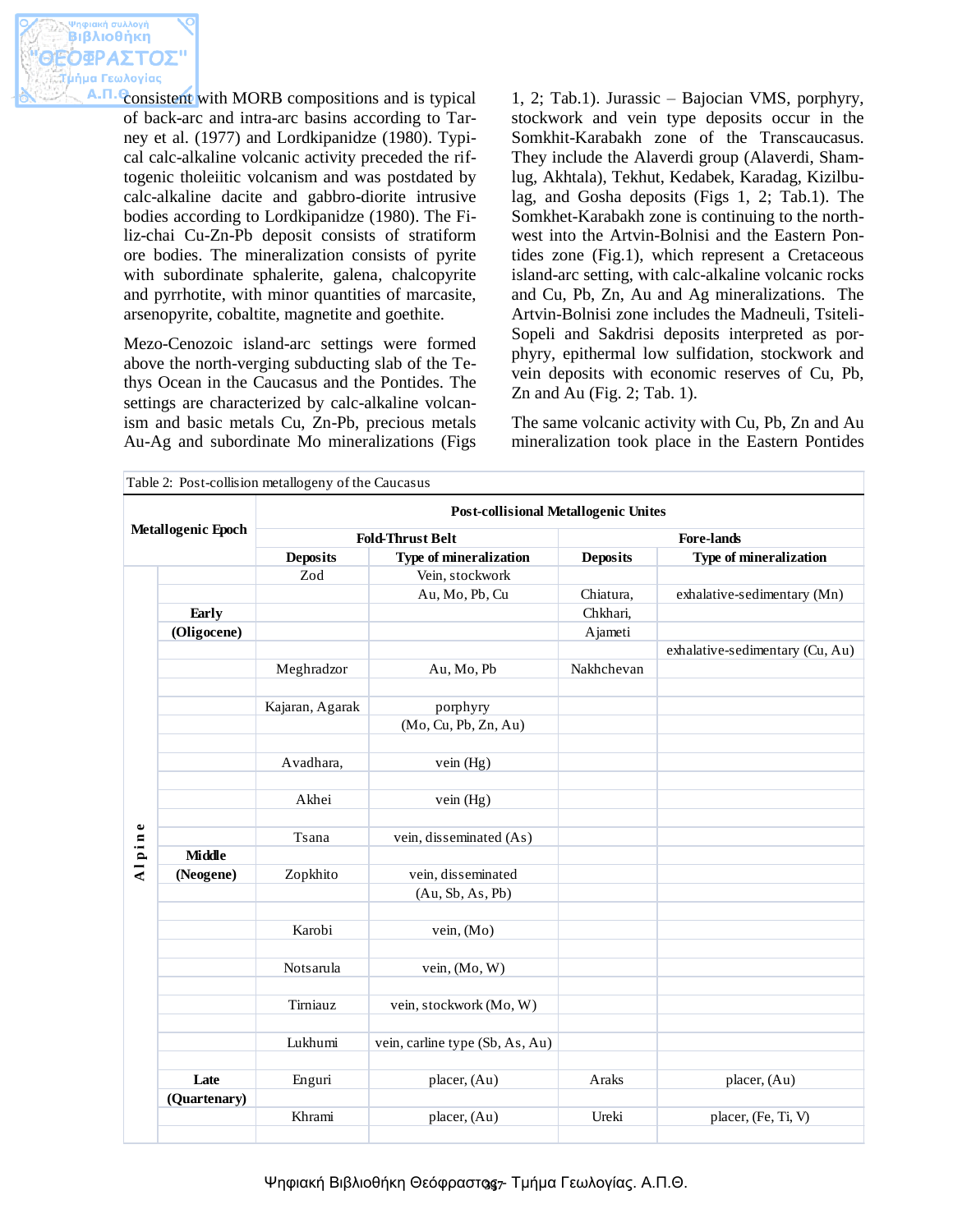island-arc volcanic series, which include the Murgul group of subvolcanic base metal deposits, the Madenkoy and Lahanos Kuroko-type VMS and porphyry Mo-Cu deposits, Guzelaiala, as well as the Cheratepe gold-bearing polymetallic ores (Fig. 2; Tab.1). All of them contain essential, economic reserves of Pb derived from sialic crust and calcalkaline volcanic rocks, as well as Cu and Zn derived from mantle and basaltic crust. At the same time in the island-arc setting of the southern slope of the Great Caucasus, Dogger-Malm Pb-Zn vein type and stratabound deposits were formed, whereas the Liassic Pb-Zn Sadon, Zgid and Holst vein type deposits were formed in the main range of the Caucasus. It is noteworthy that in all deposits there is a prevalence of galena.

In the Western Pontides, the Upper Cretaceous polymetallic stockwork and vein-type deposits Balikasir Balia, Demirbaku, Altinoluk, and Canakkale-Handeress were formed. The mineralization is related to calc-alkaline volcanic rocks and intrusives of an island-arc settings and are characterized by a high abundance of galena and precious metals (Tab.3).

In the Adjara-Trialeti folded zone (Fig.1, 2; Tab.1), characterized by a Late Eocene island-arc setting with calc-alkaline intrusive and volcanic series, Cu, Pb, Zn, Au and subordinate Mo porphyry and vein-type deposits of the Merisi group were formed. The sources of the non-ferrous metals are inferred to be the same as for the above-mentioned island-arc settings.

The volcanic host rocks of the island-arc deposits of the Caucasus and the Pontides are characterized by: low contents of LILE, REE and typical islandarc flat trends for heavy REE, negative anomalies of Nb, and Ti, normal chondritic contents of Zr, Hf and Y, and comparatively high  $Sr^{86}Sr$  ratios of 0.7041 to 0.7045 according to Lordkipanidze et al. (1988). Thus, the Caucasus and Pontides Phanerozoic pre-collisional stage mineralizations are related to oceanic (MORB), intra-arc, and back-arc and island-arc settings. In ocean and intra-arc settings, the mineralization is characterized by basaltic crust and mantle material sources for Cu and Zn. Whereas in island-arc settings and along the southern slope-marginal sea, Cu, Zn, Au and Pb mineralizations were sourced by mantle and sialic and basaltic crusts.

The post-collisional Oligocene and Neogene stages are characterized by fold thrust belts of the forerange and the southern slope of the Great Caucasus and the Lesser Caucasus, where rare metals deposits with W, Hg, Mo, As, Sb, Pb vein-type, stockwork and porphyry deposits occur, including the W, Mo Tirniauz, Notsarula, Hg-Avadhara and Akhey Mo-Karobi, Sb, As, Au – Zopkhito and Lukhumi, and Mo, Cu, Pb, Zn Kajaran deposits (Figs 1, 2; Tab 2).

Occurrences of precious metals are known in the oceanic settings and in intra-arc and back-arc rifts; however the most significant mineralization and deposits are related to island-arcs and postcollisional settings. Hence, during the process of differentiation and depletion of the mantle, precious metals were distributed between the mantle, and the basaltic and sialic crusts, but mainly accumulated in the sialic crust. This is the reason why the most significant precious metals deposits are related to island-arc and post-collisional settings, where sources of sialic crust prevailed during the process of mineralization. For instance, the richest gold deposits of the Kuskokuim group of Alaska are related to the post-collisional stage and are located in post-accretion terranes according to Gray et al. (1997). The orogenic giant gold deposits of Muruntau, Cumtor, and Chulboi are associated with rare metal (W, Sb, Hg, Mo) mineralization, are also related to the post-collisional stage of the Tethyan ocean evolution. Hence, it is concluded that the sources of gold and rare metals are in the sialic crust.

Oceanic intra-arc and back-arc mineralization lack any Mo and rare metals, as well as Hg, W, and Sb. The highest grades and reserves of Mo are contained in the post-collisional porphyry deposits of Kajaran and Agarak (Tab.2). The post-collisional deposits contain high reserves and high grades of W, Sb, and Hg as well. The latter are totally absent in oceanic, intra-arc, back-arc and island-arc deposits.

By contrast to the belt-thrust structures, where hydrothermal Mo and rare metals deposits occur, the foreland of the Transcaucasus is characterized by Early Oligocene exhalative, sedimentary Mn deposits at Chiatura, Chkhari and Ajameti, and the Nakhchevan Cu-Au sedimentary deposits Finally, Quaternary Au-placers were formed in the valleys of Enguri and Khrami (Tab.2).

# **3. Discussion**

The geodynamic setting of the Caucasus and the Pontides and the related metallogeny of the nonferrous, rare and precious metals enable us to dis-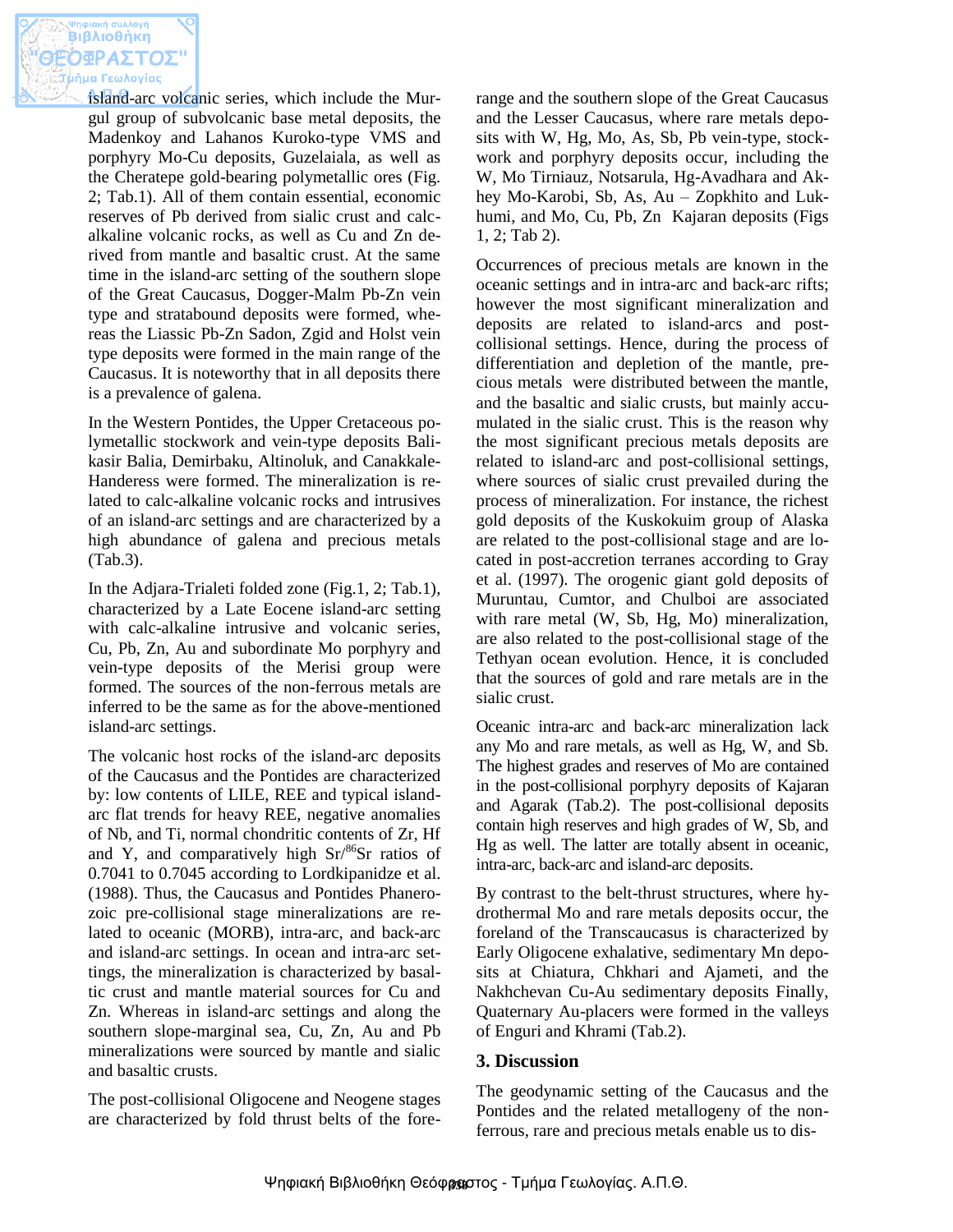#### Ψηφιακή Βιβλιοθήκη Θεόφραστος, - Τμήμα Γεωλογίας. Α.Π.Θ.

|                                                              | Table 3. Nonferrous, rare and precious metals deposits of the Caucasus and Pontides. |                                 |                                   |                                               |                                |                                                           |                                                                                     |
|--------------------------------------------------------------|--------------------------------------------------------------------------------------|---------------------------------|-----------------------------------|-----------------------------------------------|--------------------------------|-----------------------------------------------------------|-------------------------------------------------------------------------------------|
| Source of mineralization                                     | Reserves                                                                             | Deposit age                     | Content of<br>mineralization      | Host rocks                                    |                                | Geodynamic setting Source of mineralization               | Reserves                                                                            |
|                                                              | $\overline{\mathcal{L}}$                                                             | 3<br>Late Paleozoic -           | $\overline{4}$                    | 5                                             | 6                              | $\overline{7}$                                            | 8                                                                                   |
| Mantle                                                       |                                                                                      | Early Mezozoic                  | Cu                                | Tholeite                                      |                                |                                                           | Ashikoy: 10.9mln.t                                                                  |
| Ashikoy<br>Bakibaba                                          | Ashikoy: 10.9mln.t                                                                   |                                 | Trace elements:<br>Zn, Pb, V, Ni, | basalt and<br>black shales                    | Ashikoy                        | Mantle                                                    | ore; grade:2.17% Cu<br>Bakibaba: 1.9mln.t                                           |
|                                                              |                                                                                      |                                 | Ti, Cd, Co, As                    |                                               |                                |                                                           | Middle - Upper                                                                      |
| Mantle and                                                   | Urup: 770 th.t Cu,                                                                   | Middle - Upper                  | Cu, Zn,                           | Basalt-rhyolite;                              | Urup                           | <b>Great Caucasus</b>                                     | Devonian                                                                            |
| basaltic crust                                               | 300 th.t Zn, 2t. Au, 10 th.t Ag, Khudes:<br>500 th.t Cu, 260 th.t Zn, 40t Co, 4t Au  | Devonian                        | subordinate:                      | spilite-                                      | Khudes                         | basaltic crust                                            | 300 th.t Zn, 2t. Au, 10 th.t Ag, Khudes: 500 th.t<br>Cu, 260 th.t Zn, 40t Co, 4t Au |
| Khudes                                                       |                                                                                      |                                 | Au, Ag, Co                        | andesite-dacite                               |                                |                                                           |                                                                                     |
| Filiz Chai type VMS<br>Filiz Chai                            |                                                                                      | Lowe<br>Jurassic                |                                   | Tholeite<br>basalts                           | Back-arc rift<br>Marginal sea, | Mantle<br>basaltic and sialic crust                       | Filizchai: 504 th.t Cu, 3.01 mln.t Zn, 1.2 mln.t                                    |
| Katsdag                                                      | Southern slope of Great Caucasus                                                     |                                 | Cu, Zn, Pb                        |                                               | with sialic bottom             |                                                           | Pb; 20t. Katsdag: 17.3 th.t Cu, 99.3 th.t Zn, 36.0                                  |
| Kizil Dere                                                   |                                                                                      |                                 |                                   |                                               |                                |                                                           | th.t Pb; Kizildere: 1.07 mln.t Cu, 3.2th.t Zn                                       |
| Adange                                                       |                                                                                      |                                 |                                   |                                               |                                |                                                           | Madenkoy: 23.06mln.t                                                                |
| Kuroko type VMS                                              |                                                                                      | Upper                           |                                   | Dacite-rhyolite-andesite                      | Island                         | Sialic, basaltic crust.                                   |                                                                                     |
| Madenkoy                                                     | <b>East Pontides</b>                                                                 | Cretaceous                      |                                   | tuffs                                         | arc                            | calc-alkaline<br>volcanics. mantle                        | ore; grade: 2.88% Cu, 0.32% Pb, 4.34% Zn                                            |
| Lahanos                                                      |                                                                                      |                                 | Cu, Pb, Zn                        |                                               |                                | influence                                                 | Lahanos: 2.3 mln.t ore                                                              |
|                                                              |                                                                                      |                                 |                                   |                                               |                                |                                                           | grade: 3.59% Cu<br>2.38%Zn                                                          |
|                                                              |                                                                                      |                                 |                                   |                                               |                                |                                                           | Pb is not calculated                                                                |
| Subvolcanic polimetallic<br>stockwork                        | <b>East Pontides</b>                                                                 | Upper<br>Cretaceous             | Cu, Pb, Zn                        | Dacite-rhyolite                               | Island<br>arc                  | Sialic, basaltic crust.calc<br>alkaline volcanics. mantle | Murgul: 32 mln.t ore<br>grade: 1.32% Cu,                                            |
| Murgul                                                       |                                                                                      |                                 |                                   |                                               |                                | influence                                                 | 0.1%Zn, 0.05%Pb                                                                     |
| Tumiscent stockwork                                          |                                                                                      |                                 | Cu, Pb, Zn,                       | Rhyolite dacite                               |                                | Sialic, basaltic crust.                                   |                                                                                     |
| polimetallic, gold-copperporphyry,<br>gold (low sulfidation) |                                                                                      |                                 | Au                                | tuffs                                         |                                | calc-alkaline                                             | Madneuli: 800 th.t Cu, 120 th.t Zn, 40 th.t Pb, 28                                  |
|                                                              | <b>Lesser Caucasus</b>                                                               | <b>Upper Cretaceous</b>         |                                   |                                               | Island arc                     | volcanics. mantle                                         | t Au, Tsiteli Sopeli: 316 th.t Cu, 24.4 t Au, 91.7 t<br>Ag, 179 t Mo                |
| Madneuli                                                     |                                                                                      |                                 |                                   |                                               |                                | influence                                                 |                                                                                     |
| Tsiteli Sopeli<br>Polymetallic stockwork and vein            |                                                                                      |                                 |                                   |                                               |                                |                                                           |                                                                                     |
| deposits                                                     |                                                                                      |                                 |                                   | limestone                                     |                                | Sialic, basaltic crust.                                   | Balikesir Balia: 13.5 mln.t. ore                                                    |
| Balikasir Balia,                                             |                                                                                      |                                 |                                   | metaarcos,                                    |                                | calc-alkaline                                             | grade: 4.40%Pb, 4.26%Zn;                                                            |
| Demirbaku                                                    |                                                                                      |                                 |                                   | siltstones,                                   |                                | volcanics, and intrusive<br>bodies.                       | Demirboku: 3.7 mln.t                                                                |
|                                                              |                                                                                      |                                 |                                   | diabases, gabbros,                            |                                |                                                           |                                                                                     |
| Altinoluk                                                    | <b>West Pontides</b>                                                                 | Upper Cretaceous Pb, Zn, Ag, Au |                                   | schists, marbles of<br>Permian Lower Triasian | Island arc                     |                                                           | grade: 3.91% Cu, 3.81% Zn, 0.25% Pb;                                                |
|                                                              |                                                                                      |                                 |                                   | ages                                          |                                |                                                           |                                                                                     |
| Canakkale-Handeresi                                          |                                                                                      |                                 |                                   |                                               |                                |                                                           | Altinoluk: 271 th.t ore<br>grade: 8.21%Pb, 6.72%Zn, 25g/t Ag, 5g/t Au;              |
|                                                              |                                                                                      |                                 |                                   |                                               |                                |                                                           | Canakkale-Handeresi:                                                                |
|                                                              |                                                                                      |                                 |                                   |                                               |                                |                                                           | 3.7 mln.t. ore;                                                                     |
| Polymetallic stockwork VMS and                               |                                                                                      |                                 |                                   |                                               |                                | Sialic, basaltic crust. calc-                             | grade: 5.24% pb, 2.05% Zn<br>Shamlug: 123 th.t Cu, 5 th.t Pb, 14 th.t Zn;           |
| vein deposits                                                |                                                                                      |                                 |                                   |                                               |                                | alkaline                                                  | Alaverdy: 125 th.t Cu, Pb and Zn are not                                            |
|                                                              |                                                                                      |                                 |                                   | calc-alkaline volcanic                        |                                | volcanics. mantle                                         | calculated                                                                          |
| Shamlug, Alaverdy, Akhtala, Kafan                            | <b>Lesser Caucasus</b>                                                               | Middle Jurassic                 | Cu, Pb, Zn                        | series; andesites<br>dacites, rhyolites       | Island arc                     | influence                                                 | Akhtala: 6.5 th.t Cu, 19 th.t Pb, 5 th.t Zn                                         |
|                                                              |                                                                                      |                                 |                                   |                                               |                                |                                                           | Kafan: 145 th.t Cu Pb and Zn are not calculated                                     |
|                                                              |                                                                                      |                                 |                                   |                                               |                                |                                                           |                                                                                     |
| Molibdenum-copper porphyry<br>deposits                       |                                                                                      |                                 |                                   |                                               |                                |                                                           |                                                                                     |
|                                                              |                                                                                      |                                 |                                   |                                               |                                |                                                           |                                                                                     |
|                                                              |                                                                                      |                                 |                                   |                                               |                                | Sialic and basaltic crust<br>and calc-alkaline            |                                                                                     |
| Guzelyayla                                                   | <b>East Pontides</b>                                                                 | <b>Upper Cretaceous</b>         | Cu, Mo                            | Calc-alkaline                                 | Island arc                     | volcanics and intrusive                                   | 186 mln.t. ore                                                                      |
|                                                              |                                                                                      |                                 |                                   | Volcanics: Basalt,                            |                                | bodies, Mantle influence                                  |                                                                                     |
|                                                              |                                                                                      |                                 |                                   | andesite dacite                               |                                |                                                           | grade: 0.3% Cu                                                                      |
|                                                              |                                                                                      |                                 |                                   |                                               |                                |                                                           | 0.012 % Mo<br>Pb and Zn are not calculated                                          |
|                                                              |                                                                                      |                                 |                                   | Granodiorite and sienite                      |                                |                                                           |                                                                                     |
|                                                              |                                                                                      |                                 |                                   | diorite intrusives and                        |                                | Calc-alkaline volcanics<br>and intrusives                 |                                                                                     |
|                                                              |                                                                                      |                                 |                                   | Calc-alkaline                                 |                                |                                                           |                                                                                     |
|                                                              |                                                                                      |                                 |                                   | Volcanics: andesite,<br>thachyandesite        |                                | mantle influence                                          |                                                                                     |
|                                                              |                                                                                      |                                 |                                   | trachytes                                     |                                |                                                           |                                                                                     |
|                                                              |                                                                                      |                                 |                                   |                                               |                                |                                                           |                                                                                     |
| Merisi                                                       | Lesser Caucasus                                                                      | <b>Upper Eocene</b>             | Cu, Zn, Pb, Mo                    |                                               |                                |                                                           | 74.8 th.t Cu, 11 th.t Zn, 9 th.t Pb, 859 kg Au, 15                                  |
|                                                              |                                                                                      |                                 |                                   |                                               |                                |                                                           | t Ag                                                                                |
| Vein type                                                    |                                                                                      |                                 |                                   | <b>Black slates</b>                           | Island arc<br>Island arc       | Basaltic and sialic crust                                 | 2,8 mln. t. ore;                                                                    |
| Kvaisa                                                       | Southern Slope of the Great Caucasus                                                 | Dogger Malm                     | Pb, Zn                            |                                               |                                |                                                           | Pb 56.2 th. t.                                                                      |
| Stratabound<br>Brdzirsha                                     | ç,                                                                                   | $\epsilon$                      | Pb, Zn                            | Limestones and mark                           | Postcollision                  | Sialic crust                                              | 250 th.t. ore;<br>15,5 th.t. Pb;                                                    |
|                                                              |                                                                                      |                                 |                                   |                                               |                                |                                                           | 23.2 th.t. Zn                                                                       |
| Vein type<br>Avadhara                                        | $\alpha$                                                                             | Neogene                         | Hg                                | $\alpha$                                      | $\epsilon$                     | $\alpha$                                                  | 480 th.t.ore;<br>1353 t. Hg                                                         |
| Akhei                                                        | $\epsilon$                                                                           | $\alpha$                        | Hg                                | $\alpha$                                      | $\epsilon$                     | $\alpha$                                                  | 824 th.t. ore;                                                                      |
|                                                              |                                                                                      |                                 |                                   |                                               |                                |                                                           | 2546 t. Hg<br>55 th.t. ore;                                                         |
| Karobi                                                       | $\alpha$                                                                             | $\alpha$                        | Mo                                | <b>Black</b> shales                           | $\alpha$                       | $\alpha$                                                  | 50 t. Mo                                                                            |
| Notsarula                                                    | $\alpha$                                                                             | $\alpha$                        | Mo, W                             | $\alpha$                                      | $\epsilon\epsilon$             | $\alpha$                                                  | 10,8 th. t. ore;<br>50 t. W; 2t Au                                                  |
| Lukhumi                                                      | $\alpha$                                                                             | $\mathfrak{c}\mathfrak{c}$      | Sb, As, Au                        | Calcareous sandstones                         | $\alpha$                       | $\epsilon$                                                | 150 th.t. ore;                                                                      |
| Vein disseminated                                            |                                                                                      |                                 |                                   | siltsontes                                    |                                |                                                           | 11,1 th.t. As; 1,8 th.t.Sb; 1,4 th.t.Au                                             |
| Zophito                                                      | $\epsilon$                                                                           | $\alpha$                        | Au, Sb, As, Ag                    | <b>Black</b> shales                           | $\epsilon$                     | $\alpha$                                                  | 231,4 th. T. ore; 27,4 th.t. Sb; 8,8 t. Au, 39t. Ag                                 |
| Tsana                                                        | $\epsilon$                                                                           | $\mathfrak{c}$                  | As                                | $\alpha$                                      | ç,                             | $\alpha$                                                  | 355 th.t.ore;                                                                       |
| Vein, stockwork                                              |                                                                                      |                                 |                                   |                                               |                                |                                                           | $55th$ .t. As<br>5 mln.t Cu;                                                        |
| Tirniauz                                                     | Forerange of the Great Caucasus                                                      | $\alpha$                        | Mo, W                             | Granodiorite porphyry,<br>rhyolite            | $\alpha$                       | $\alpha$                                                  | 1 mln.t.Mo;                                                                         |
| Porphyry                                                     |                                                                                      |                                 |                                   |                                               |                                |                                                           | Pb and Zn are not calculated<br>1.8 bil.t. ore;                                     |
| Kajaran                                                      | The Lesser Caucasus                                                                  | $\alpha$                        | Cu, Mo, Zn, Pb                    | Granodiorite porphyry,<br>montsonites         | $\alpha$                       | $\alpha$                                                  | 4,48 mln.t. Mo                                                                      |
| Vein, stockwork                                              |                                                                                      |                                 |                                   |                                               |                                |                                                           | Mo 0,25%<br>16 mln.t ore,                                                           |
| Zod                                                          |                                                                                      |                                 |                                   |                                               |                                |                                                           | 125,5t.Au,                                                                          |
|                                                              | ç,                                                                                   | Oligocene                       |                                   | Au, Mo, Pb, Cu Granodiorite porphyry          | $\epsilon$                     | $\alpha$                                                  | 160t. Ag                                                                            |
|                                                              |                                                                                      |                                 |                                   |                                               |                                |                                                           | Au 6,2 g/t,<br>Ag 10 g/t                                                            |
| Vein, stockwork                                              |                                                                                      |                                 |                                   | Diorite                                       |                                |                                                           | 1,6 mln.t ore,                                                                      |
| Mehradzor                                                    | ç,                                                                                   | $\alpha$                        | Au, Mo, Pb,                       | porphyry                                      | $\epsilon$                     | $\epsilon$                                                | 59, 8t. Au,<br>29,7t. Ag                                                            |
|                                                              |                                                                                      |                                 |                                   |                                               |                                |                                                           | Au 8 g/t,                                                                           |
|                                                              |                                                                                      |                                 |                                   |                                               |                                |                                                           | Ag 10 g/t                                                                           |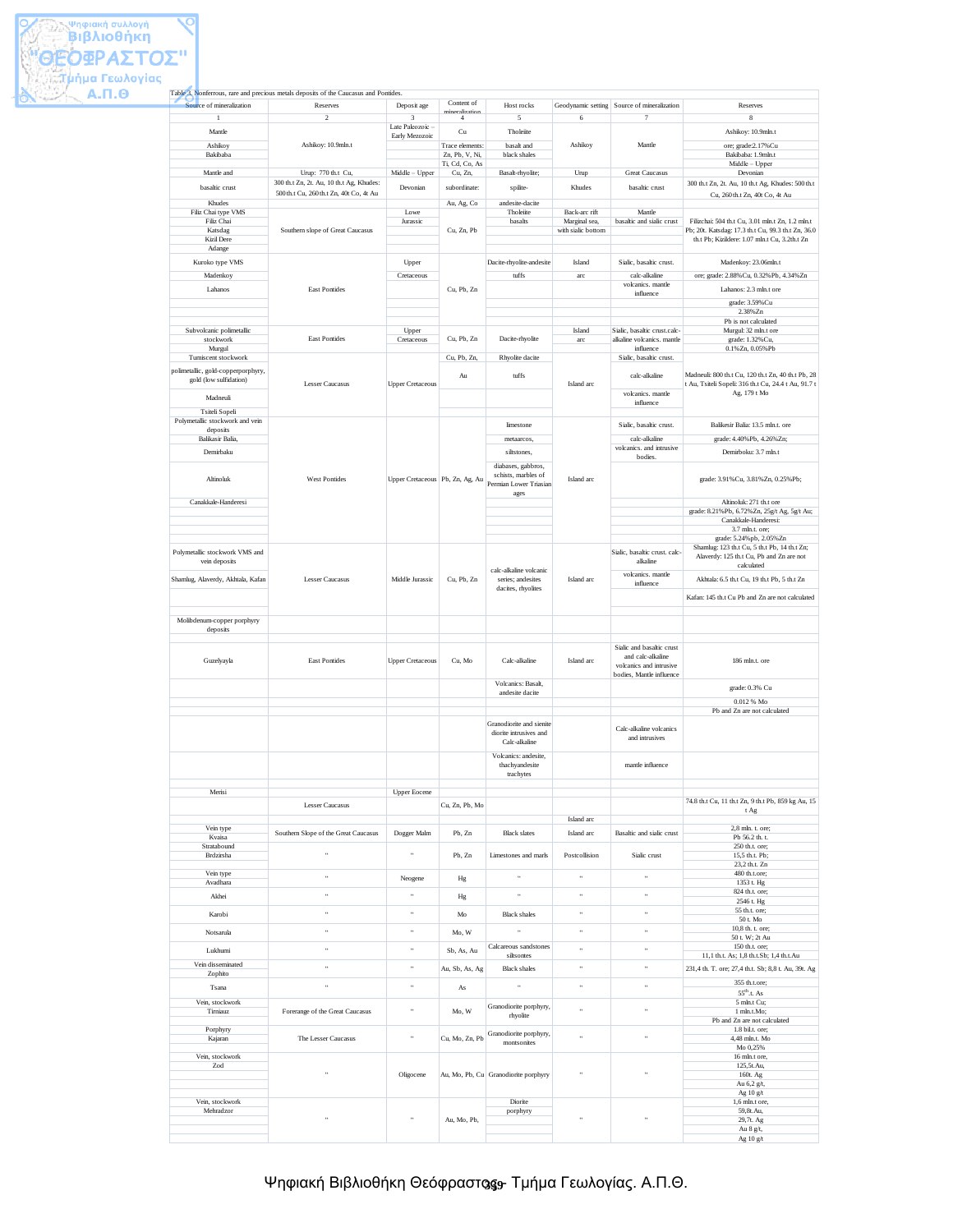cuss the sources of mineralization in the various settings. The mantle source of copper is evident for cupriferous Cyprus type deposits of oceanic settings. The Kure complex mainly consists of copper ores, and only traces of Zn and Pb. Mineralized fields of the modern ocean, investigated by Rona and Scott (1993) and Mozgova et al. (1999), predominantly contain copper, whereas zinc is subordinate and lead is absent or only present in traces. Gold and silver can also be present, but there are not any rare metals, such as Hg, W, Sb, or Mo. According to Hutchinson (1973), the formation of Zn-rich cupreous pyrite bodies in oceanic settings occurs during the early stage of rifting, when rifting between continental plates is small. In this setting, zinc may be derived from adjacent basaltic crust. Zinc contents decrease in younger (higher stratigraphic) bodies formed during subsequent stages, with more advanced rifting. Therefore, the source of zinc is in the basaltic crust and it is confirmed by the fore-range Beshi type Cu-Zn deposits of the Urup group related to intra-arc rifting. Zinc in the intra-arc setting may be extracted from the subducted basaltic slab causing stirring up mantle diapir and intra-arc rifting. However, zinc is also derived from rifted basaltic crust during spreading.

Lead mineralization is related to settings with active participation of sialic crust, such as island arcs and post-collisional settings. Economic lead mineralization is also known in the back-arc, marginal sea of the southern slope of the Great Caucasus, where participation of sialic crust is obvious. The marginal sea bottom is underlain by a thin sialic crust and calc-alkaline acid volcanic rocks according to Lordkipanidze (1980), and Lomize and Panov (2002), which is inferred to be source of lead in the Filiz-chai Pb-Cu-Zn deposit. Rare metals such as Hg, W, Sb, and Mo are related to island arc and post-collisional settings, where sialic crust is more predominant. Rare metal mineralization is typically absent in oceanic and intra-arc settings and is unknown in back-arc situations, where the role of sialic crust is subordinate.

The sources of precious metals (Au, Ag) mineralization are also interpreted to be ultimately of mantle and basaltic crustal source, because their subordinate mineralizations are present in oceanic mineralized fields according to Rona and Scott (1993) and in intra-arc and back-arc rifts of the Caucasus. However, the most significant gold mineralization occurs in island-arc and post-collisional settings,

where sialic crust is predominant. Indeed, the richest gold deposits of the Caucasus are related to island arc post-collisional settings, including Madneuli, Sakdrisi, Cheratepe, Zod and Meghrazor (Fig.1; Tab.1). The giant gold deposits of Muruntau, Kumtor, Chulboi, Daugiztau, Amantaitau, etc. are related to the Altaid orogenic collage according to Yakubchuk et al. (2002), which corresponds to a post-collisional setting. The gold deposits are associated with rare metals, including W, Sb, Hg, and Mo. The mineralization is related to granitoid intrusions emplaced in the back-arc basin, carbonrich sedimentary sequence. Magmatic events upgraded and added further precious and rare metals mineralization into structurally favorable traps.

# **4. Conclusions**

The data about base, precious and rare metal mineralization in the various geodynamic settings during the Phanerozoic evolution of the Caucasus and the Pontides allows us to make the following conclusions:

- 1. The ultimate source of Cu must be mantle and ophiolites. This is confirmed by the Cyprus type oceanic rift deposits. They exclude any participation and influence of sialic crust during mineralization. The influence of basaltic crust source for Zn is subordinate, and occurs mainly during the first stages of spreading. Zn derived from the basaltic crust, is significant in intra arc mineralization. Au and Ag, participation is subordinate. Therefore in MORB and intra-arc settings Cu and Zn mineralizations are predominant.
- 2. The source of lead is in sialic crust and in calcalkaline volcanic enriched with radiogenic lead. The content of lead in the basaltic crust and mantle is thought to be insufficient for producing essential galena mineralization.
- 3. In the island arc and marginal sea (back-arc rift) settings where sialic crust is widespread essential (economic) reserves of galena and precious metals occur, as well as Cu and Zn, because basaltic crust and mantle sources always participate in island arc ore formation.
- 4. The rare metal (Hg, W, Sb, and Mo) mineralizations are related to post-collisional settings as well as precious metals – Au and Ag where sialic crust is a major component.
- 5. Gold mineralization is common in all precollisional and post-collisional settings. However the most significant gold deposits developed in island arc and post-collisional settings with abundant sialic crust participation during mine-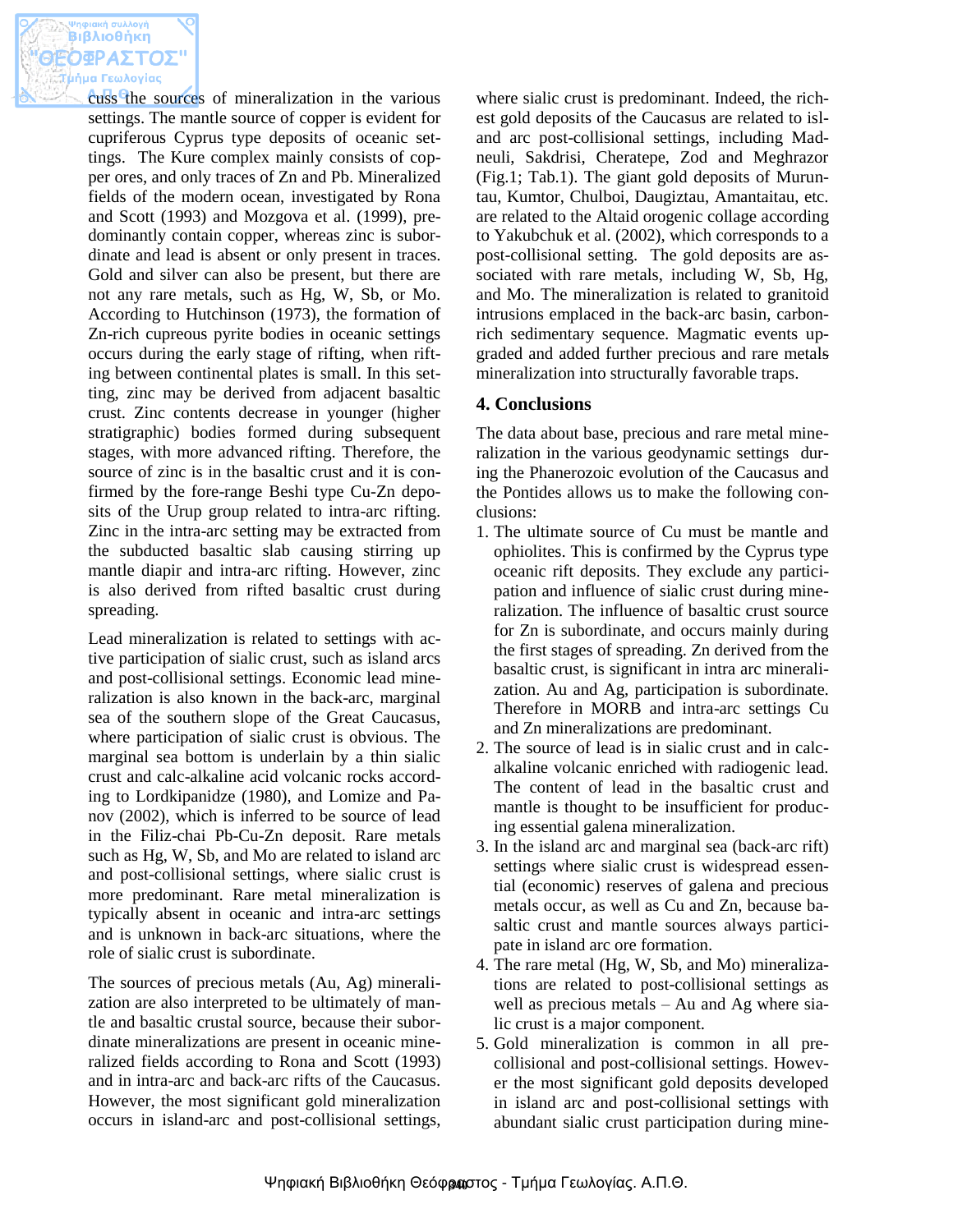ralization is prevalent. Therefore gold is accumulated in sialic crust and it is the main source of precious metals.

### **Acknowledgments**

This study benefitted from financial support of the Georgian National Science Foundation (Grant 204) and the SCOPES program (IZ73Z0-128324). The authors are grateful to Dr. Robert Moritz and Johannes Mederer for reviewing and improving the paper and to Prof. Shota Adamia for valuable consultation on geodynamic processes in the Caucasus and Pontides.

#### **References**

- Adamia Sh. A., Chkotua T., Kekelia M, Lordkipanidze M and Shavishvili I., 1981.Tectonic of the Caucasus and adjoining regions: implication for the evolution of the Tethys ocean. Journal of Structural Geology, 3, 437-447.
- Adamia Sh. A, Ylmaz A, Lordkipanidze M, Shavishvili I, Chkotua T and Chabukiani A., 1997. Geodynamic evolution of the Black sea region. International Colloquium, Ankara, Turkey, 19-20 November, 8-9.
- Gray I.E., Gent C. A. and Snee L.W. 1997. Epithermal mercury-antimony and gold-bearing vein bodies of Southwestern Alaska, Economic Geology. Monograph 9, 287-305.
- Guner M. 1980. Massive Sulfide Ores and geology of Kure area, Pontides (N. Turkey), MTA Bulletin, 93/94, 65-109.
- Hutchinson R. W. 1973. Volcanogenic sulfide deposits and their metallogenic significance. Economic Geology 68, 1223-1246.
- Lomidze m. G.. and Panov d. I. 2002. Amagmatic initial stage of subduction at the Crimea-Caucasus margin of the Tethys. "Geotectonica" N4 (in Russian with English abstract), 78-92.
- Lordkipanidze M.B. 1980. Alpine volcanism and geodynamic of the Central Segment of the Mediterranean Folder Belt. (in Russsian with English abstract) Tbilisi. " Metsniereba", 160p.
- Lordkipanidze M.B., Meliksetian B. and Djrbashian R. 1988. Mesozoic-Cenozoic Magmatic Evolution of the Pontian-Crimean-Caucasian Region. France, Nouvelle série, Paris 154, 103-24.
- Mozgova N.N., Efimov A.V., Borodaev Y.S., Krasnov, Cherkasov G,A., Stepanova T.V. and Ashadze A. M. 1999. Mineralogy and chemistry of massive sulfides from Logachev Hydrothermal field (140 45'N Mid-Atlantic Ridge). Exploration and Mining geology. I. M. Franklin, I.P. Richard ed., 8, N3, 4, 375-395.
- Rona P.A. and Scott S.D.. 1993. Preface of the Special Issue on Sea from hydrothermal Mineralization: New Perspectives. Economic Geology. 88, 1933-1976.
- Shavishvili I.D.. 1983. Variscan volcanism in the Caucasus. IGCP Project N 5, Newsletter, 169-179.
- Skripchenko N.S. 1972. Hydrothermal-sedimentary sulfide ores of the Basaltoid Formations. (in Russian with English abstract), Moscow, 211p.
- Tarney J., Saunders A.D.,Weaver S.D. 1977, Geochemistry of volcanic rocks from the island arcs and marginal basins of the Scotia arc region. In: Island arcs, deep sea trenches and back-arc basins. M. Talvani, W.C. Pitman III (Eds). Washington, p. 367 - 395
- Ustaomer T. and Robertson A. (1997), Tectonic Sedimentary Evolution of the North-Tethyan Margin in Central Pontides of Northern Turkey. In: Regional and Pertoleum Geology of the Black Sea and surrounding region. Published by the American Association of Petroleum Geologist. Tulsa, Oklahoma, USA 74101, 255-290.
- Yakubchuk A., Cole A., Seltman R.. and Shatov. 2002. Tectonic setting, characteristics, and regional exploration. Criteria for gold mineralization in the Altaid orogenic Collage: The Tian Shan Province as a key Example. Society of Economic Geologists, Special Publication 9,177-201.